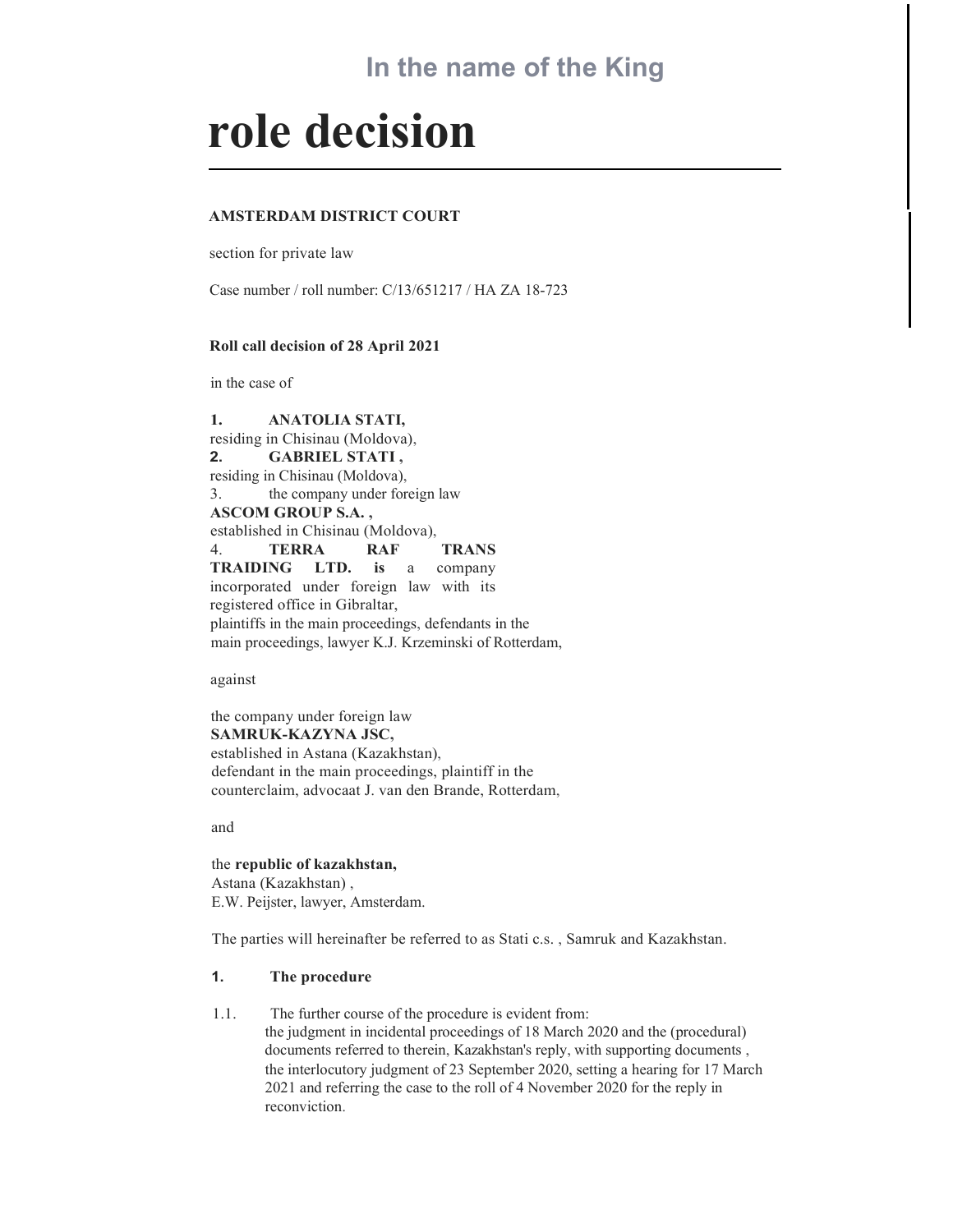1.2. . In the interlocutory judgment of 23 September 2020, it was considered that amendments to the claim and further submissions must be in the possession of the court and the other party/parties at least ten days before the oral proceedings.

1.3. After an extension of twelve weeks granted to them by the District Court at their request, Stati et al. submitted a counter response on 27 January 2021, together with an additional document containing the grounds for the claim and an amendment to the claim in the context of the case, with the production of s. Subsequently, the case was placed on the roll of 10 February 2021 for the reply act on the part of Samruk and Kazakhstan .

1.4. In response to letters subsequently received from the lawyers, the court, by letter of 12 February 2021 from the Registrar, submitted to the parties a draft agenda for the oral hearing on 17 March 2021 .

1.5. After the parties had responded to the draft agenda, the court adopted the final agenda for the oral hearing on 17 March 2021. The parties were informed thereof by letter of 22 February 2021 from the Registrar.

1.6. The oral hearing took place on 17 March 2021. An official record of the proceedings has been drawn up.

1.7. The roll call has been set for today.

#### 2. Developments after the judgment in incidents of 18 March 2020

Following the incidental judgment of 18 March 2020, the following developments have taken place .

Request for recognition and authorisation to enforce the arbitral awards in the Netherlands

2.1. By order of 14 July 2020, ECLI:NL:GHAMS :2020:2032, the Amsterdam Court of Appeal granted the request of Stati et al. for recognition and leave to implement the arbitral awards in the Netherlands, to the extent directed against Kazakhstan, and (definitely) rejected the request, to the extent directed against Samruk.

2.2. On 14 September 2020, Kazakhstan lodged an appeal to the Supreme Court of Cassation against the interlocutory decision of 6 November 2018, ECLI:NL:GHAMS:2018:4155, of the Amsterdam Court of Appeal. This appeal is exclusively directed against the opinion of the Court of Appeal that it has jurisdiction to hear the application on the basis of (the transitional law to) article 1075 paragraph 2 of the Dutch Code of Civil Procedure (Rv).

#### Prejudgment attachment of goods located in the Netherlands

2.3. By judgment of 18 December 2020, ECLI:NL:HR:2020:2 10 3, the Supreme Court set aside the judgment of 7 May 2019, ECLI:NL:GHAMS:2019:1566, of the Amsterdam Court of Appeal and referred the dispute to the Court of Appeal for further consideration and decision.

Court of Appeal of The Hague. To this end, in so far as relevant here, he considered: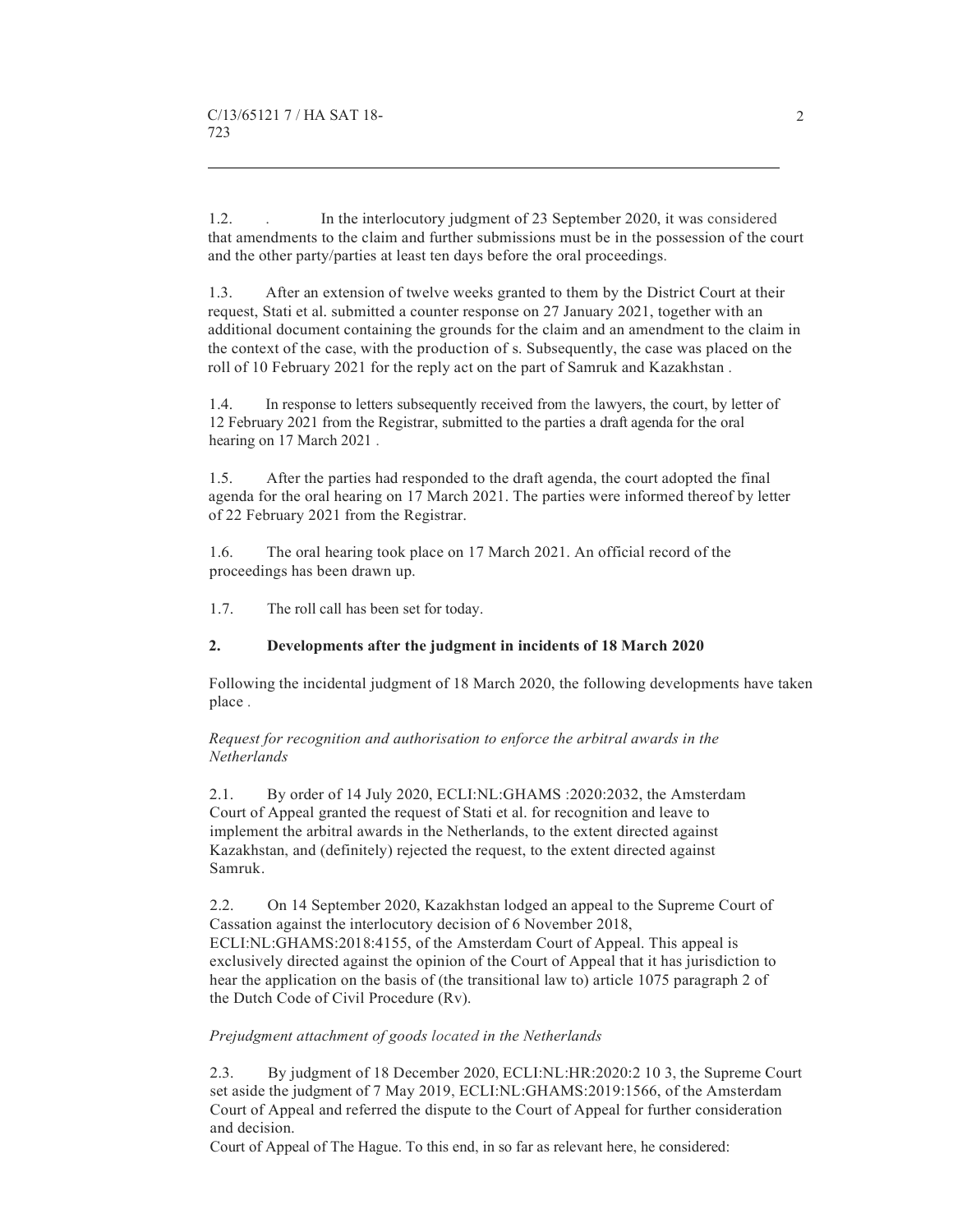3.1.1 Part 2 of the plea in case No 1 9/0314 2 and part 3 of the plea in case No 19 /03144 are directed, first of all, against the judgment of the Court of Appeal in paragraph 3.7 that Samruk invoked immunity from execution only in the event that Samruk was identified with Kazakhstan. The parties complained that the Court of Appeal had failed to appreciate that ground 14 of Samruk and the explanation thereof cannot reasonably be interpreted in any other way than that the reliance on immunity from execution was made in case the Court of Appeal subscribes to the opinion of the judge in preliminary relief proceedings that Stati et al. can seek recourse against the assets of Samruk for their claims against Kazakhstan.

3.1.2 This complaint is well-founded. What Samruk has stated in ground 14 and the explanation thereof in its statement of appeal does not allow any other explanation than that Samruk has invoked immunity from execution in case the Court of Appeal agrees with the opinion of the judge in preliminary relief proceedings that Stati et al. can seek recourse against Samruk's assets for their claims against Kazakhstan, regardless of whether they can do so on the basis of identification between Kazakhstan and Samruk or on the basis of misuse of powers by Samruk to invoke its legal independence. The judgment of the court is therefore incomprehensible. l In section 3.7 the Court of Appeal ruled that, even if it is assumed that Samruk is allowed to rely on the immunity of the State of Kazakhstan, such a reliance should then (also) be considered to have been made on behalf of Kazakhstan. The Court of Appeal, however, rejected the reliance on immunity from execution in section 3.7 on the grounds that (i) for rejection of the reliance on immunity from execution it is sufficient that Stati et al. make it plausible that the immediate destination of the seized goods (Samruk's shares in KMGK) is other than a public destination, and (ii) that Stati et al. have made this sufficiently plausible.

3.2.2 The parties mentioned above in 3.1.1 also contest these judgments as incorrect or insufficiently substantiated. Against judgement (i), the parties argue that the validity of an appeal to immunity from execution depends on whether the seized goods, in whole or in part, are intended for purposes other than public purposes and that this does not exclusively concern the immediate destination of the seized goods.

With regard to claim (ii), the components rely on the contentions of Samruk and Kazakhstan that Samruk is a Stateowned legal entity, a so-called 'Sovereign Wealth Fund', whose purpose is to increase the national wealth of Kazakhstan, that the proceeds of its investments are therefore destined for that purpose, and that this also applies to the proceeds which it has from the shares in KMGK, which is a state-owned company engaged in the development, management and exploitation of oil fields located in Kazakhstan's territorial waters in the Caspian Sea. According to the components, it follows from these statements that the shares have a public purpose.

3.2.3 It is in line with the purpose of the immunity from execution - which is to respect the sovereignty of foreign states - to take as a starting point that the property of foreign states is not subject to attachment or execution unless and to the extent that it has been determined that it is destined for a purpose that is not incompatible with that purpose. This is in line with Article 19(c) of the UN Convention, which on this point can<br>be regarded as a rule of customary international law. It is also in line with this scope of immunity from exe that foreign states are not obliged to provide information to the effect that their property is destined for a purpose which precludes attachment and execution.

In accordance with the foregoing, the burden of proof and of establishing that the foreign State's goods are liable to attachment and to enforcement rests on the creditor who attaches or wishes to attach them and that (...) it must always be established that the goods in question are liable to attachment. The creditor will therefore always have to provide information that will make it possible to establish that the goods are being used or are intended by the foreign State for, in short, purposes other than public use.

3.2.4 The requirement applied by the Court of Appeal that it is decisive whether the immediate destination of the seized goods is other than a public destination, does not correspond to the rules set out above in 3.2.3 and therefore shows an incorrect interpretation of the law. Those rules amount to a presumption of immunity from execution under international law for the assets of a foreign State, which only applies if it is established that the assets in question are being used or intended by the foreign State for purposes other than public use, and that it is for the party invoking an exception to immunity from execution to provide information by which that can be established. It follows from those rules that immunity from execution is not limited to goods whose immediate use is public.

3.2.5 Furthermore, the opinion of the Court of Appeal that the destination of the shares in KMGK held by Samruk is other than a public destination, is incorrect in law or insufficiently substantiated. In the light of the circumstances brought forward by Samruk and Kazakhstan in the assertions referred to above in 3.2.2 - which assertions are partly established (...) and partly were not rejected by the Court of Appeal and whose correctness in cassation must therefore be the starting point - it is not clear, without further substantiation, why it can be assumed as an established fact that the shares in KMGK held by Samruk have a public function.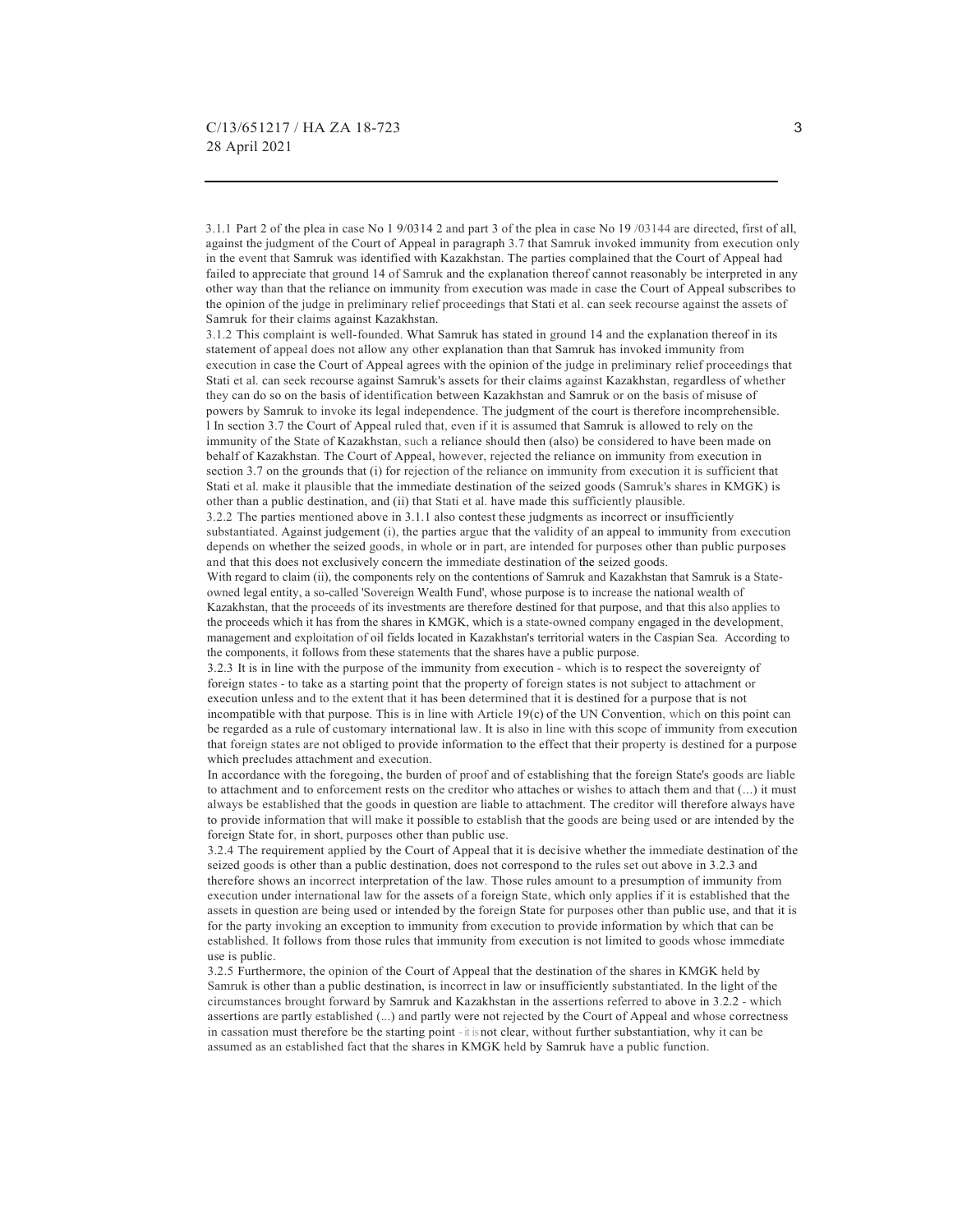have a purpose other than a public purpose. The fact that the proceeds from the shares in KMGK are intended to increase the national wealth of Kazakhstan indicates in principle that they have a public purpose. 3.2.6 Therefore, the complaints of the divisions set out above in 3.2.2 are also successful. 3.2.7 For the further assessment of the reliance on immunity from execution, it will also have to be considered, after the referral, whether the seized goods (Sam ruuk's shares in KMGK) should be regarded as property' of the State of Kazakhstan within the meaning of Article 19(c) of the UN Convention, which on this point constitutes a rule of customary international law.

 2.4.Sam ruk has brought the case before the Court of Appeal of The Hague on 12 March 2021 by 23 March 2021.

### 3. The rating

In the main and in the counterclaim

3.1. The agenda for the oral hearing on 17 March 2021 was:

- the jurisdiction of the Dutch courts in this matter, also in the light of the judgment of the Supreme Court of 18 December 2020 referred to in 2.3 above;

- the objection to the counterclaim and the procedural consequences of both a positive and a negative decision on that objection;

- the objection to the amendment of the claim and grounds of the claim in the main proceedings and the procedural consequences of both a positive and a negative decision on that objection;

- the continuation of the proceedings, also in the light of the proceedings currently pending before the Court of Appeal of The Hague (see above under 2.4).

3.2. . During the oral hearing, the court added as an agenda item the condition under which Stati et al. had submitted their claims. On that occasion, the lawyers of Stati et al. stated that, as far as they were concerned, that condition had been met.

3.3. In the incidental ruling of 18 March 2020 (hereafter: the judgment), it was considered in the section on Jurisdiction (under the heading Seizure of foreigners) that, first of all, the legal status of the prejudgment attachment levied by Stati et al. on Samruk's shares in the capital of KMGK should be examined. In paragraph 5.9, it was considered that, apart from the seizure prevented or lifted against security, in the absence of a legally existing (continuing) precautionary seizure, no jurisdiction can be derived from Article 767 of the Dutch Code of Civil Procedure. In this respect, it was put first that the steps taken by Samruk in preliminary relief proceedings had not yet led to the lifting of the attachment levied by Stati et al. on its shares in the capital of KMGK (legal considerations 5.10). It was also premised on the fact that the assessment of the counterclaims brought by Samruk (which also sought the lifting of the attachment levied by Stati et al. on its shares in the capital of KMGK) was not (yet) at issue at the time.

In legal paragraph 5.13 of the judgment, it was considered that within the framework of the aforementioned investigation into the legal status of the precautionary attachment imposed by Stati et al. on the shares in the capital of KMGK, consideration should also be given to Samruk's and Kazakhstan's reliance on immunity from execution. It was considered that if this appeal were to succeed, it would mean the end of the attachment (with all the consequences this would have for the jurisdiction of the Dutch court). In legal consideration 5.15 it was ruled that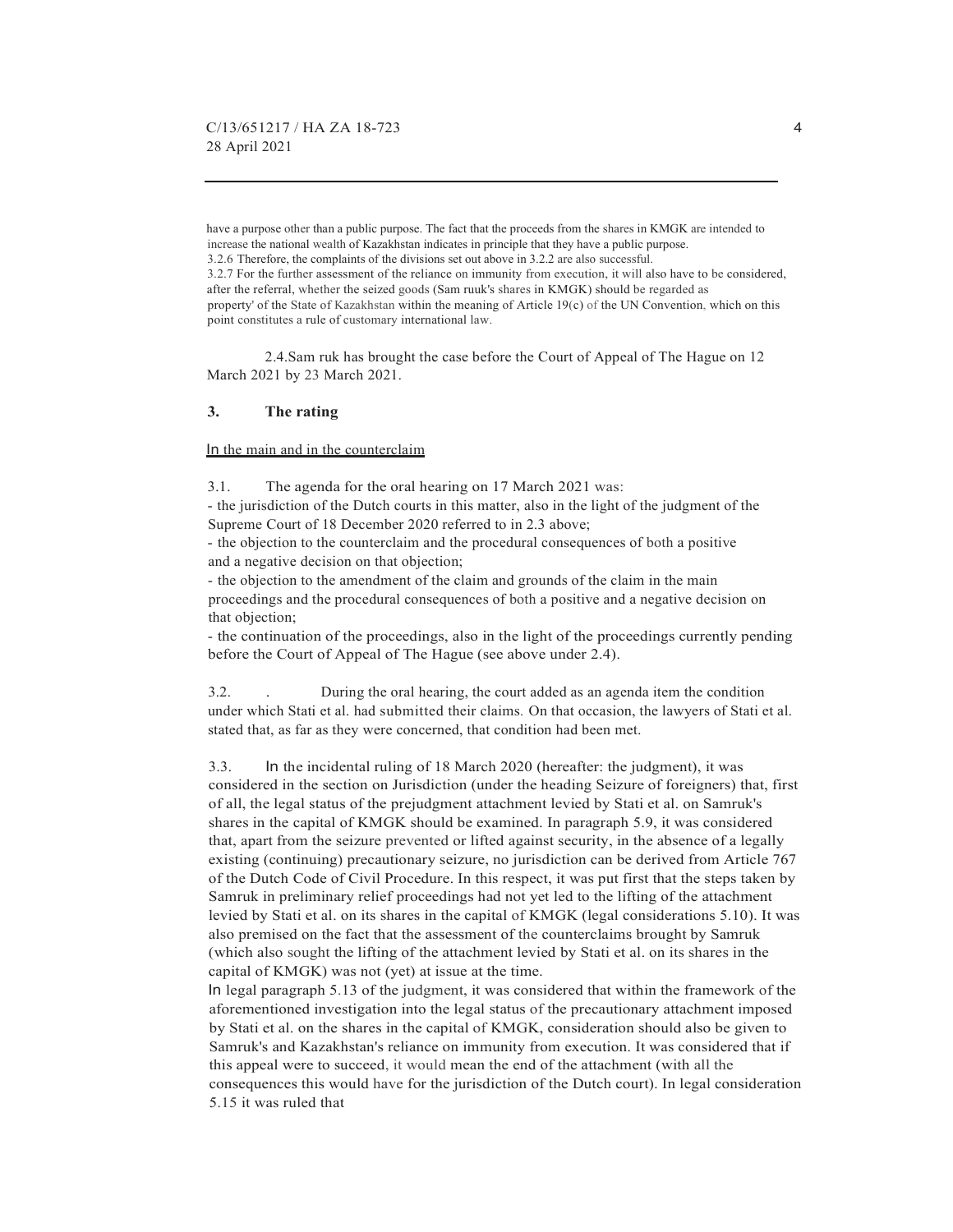Samruk and Kazakhstan have not sufficiently disputed Stati et al's assertion that Samruk's shares in the capital of KMGK are susceptible to attachment because these shares and the proceeds from them are immediately used by Samruk and its shareholder Kazakhstan or are intended for purposes other than public purposes. It was concluded in paragraph 5.16 that the attachment by Stati et al. of Samruk's shares in the capital of KMGK was legally valid (vo01i).

3.4. In the judgment, it was ruled in the section on Postponement that there is no reason to postpone the proceedings. For this purpose, it was considered, first of all, that Samruk has not made it sufficiently plausible that the Supreme Court will reach a different opinion than the Court of Appeal of Amsterdam in its judgment of 7 May 2019. To this end, it was also considered that the interim order of 6 May 2018 of the Amsterdam Court of Appeal leaves no room for doubt as to the outcome of the proceedings for the recognition and leave to execute in the Netherlands the Arbitral Award and the Supplementary Arbitral Award, insofar as these proceedings concern Samruk.

3.5. In its decision of 14 July 2020, the Amsterdam Court of Appeal did indeed (definitively) reject Stati et al's request for recognition and leave to implement the arbitral awards in Nede rland, insofar as directed against Samruk. Stati et al. have drawn the conclusions referred to above under 3.2.

3.6. The second and third items on the agenda for the oral hearing on 17 March 2021 are related to a certain extent. During the oral hearing, Samruk stated that her objection was prompted by the fear that she would not be able to properly inform the court about these subjects at the hearing, without further written explanations. She added that her objection was cast in a different light by the fact that these subjects were not dealt with substantively at the hearing on 17 March 2021. It requested a 12-week period in which to respond in writing to the amended claim in g. Kazakhstan made the same request. The District Court considered that, in so far as relevant here, article 130 paragraph 1 of the Code of Civil Procedure stipulates that, as long as the court has not yet rendered a final judgment, the plaintiff is authorised to change or increase his claim or the grounds thereof in writing, by statement of claim or deed in the roll, and that the defendant is authorised to object to this, on the ground that the change or increase is in violation of the requirements of due process. Also in view of the (further) position of Samruk and Kazakhstan as articulated above, the District Court allows the change of claim and the grounds thereof as laid down in the deed of 27 January 2021 by Stati et al. Samruk and Kazakhstan will be given the opportunity to respond to this by deed. The District Court deems a period of six weeks sufficient for this purpose, because before the oral hearing of 17 March 2021 Samruk and Kazakhstan were already given the opportunity to respond to the amendment of claim and its grounds (see above under 1.3).

3.7. Subsequently, the hearing of the case shall be adjourned, pending the judgment of the Court of Appeal of The Hague in the proceedings referred to under 2.4 above. The reasons for this are as follows. Both in the proceedings before the Court of Appeals of The Hague and in the present proceedings, the central issue is the legal status of the precautionary seizure by Stati et al. of the shares in the capital of KMGK, partly in the light of Samruk's and Kazakhstan's reliance on immunity from execution (which, in turn, must now be enforced).